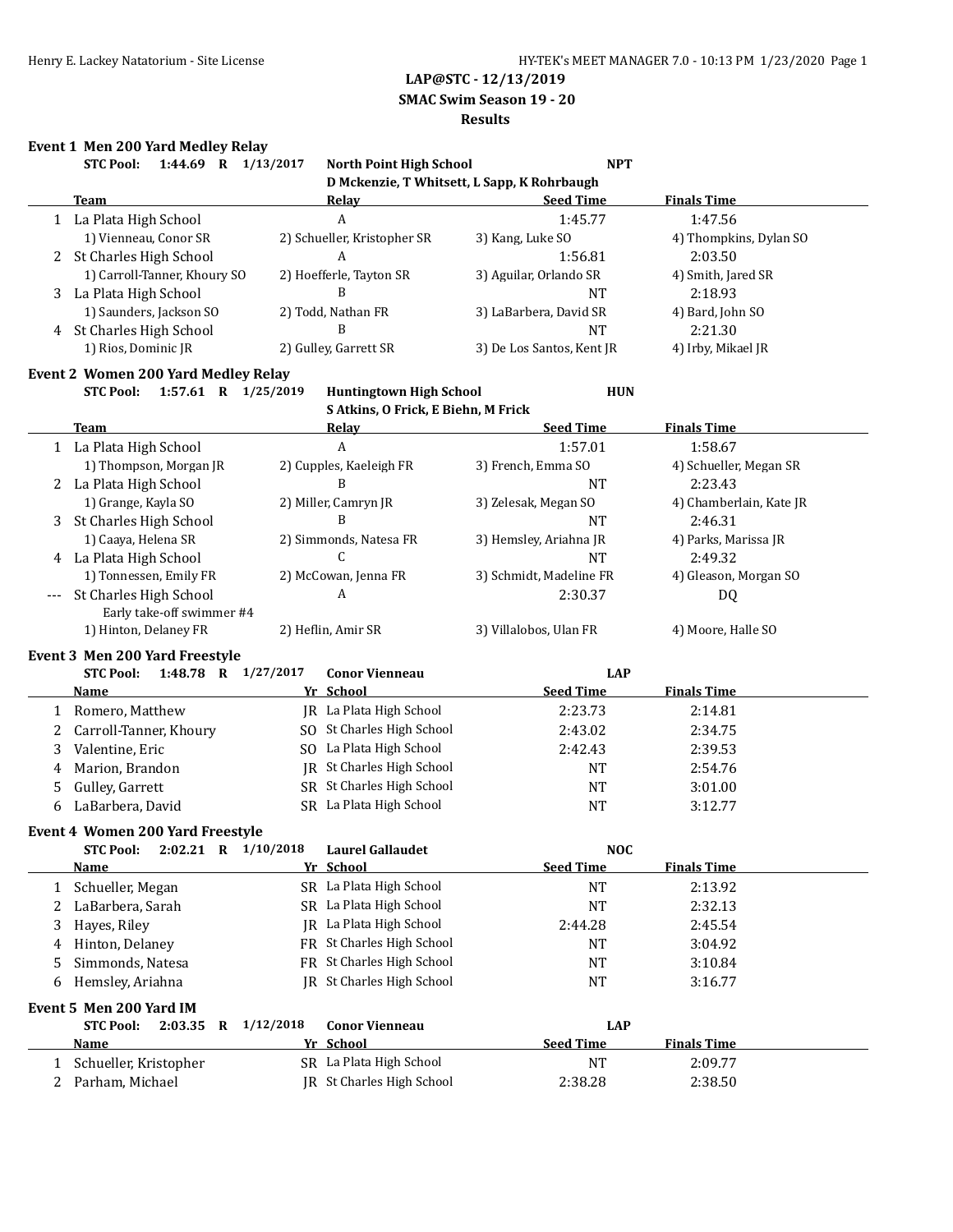### **SMAC Swim Season 19 - 20**

#### **Results**

## **(Event 5 Men 200 Yard IM)**

|   | Name                                                                | Yr School                 | <b>Seed Time</b> | <b>Finals Time</b> |  |
|---|---------------------------------------------------------------------|---------------------------|------------------|--------------------|--|
|   | Saunders, Jackson                                                   | SO La Plata High School   | 2:53.16          | 2:56.36            |  |
|   | 4 De Los Santos, Kent                                               | IR St Charles High School | NT               | 3:08.27            |  |
| 5 | Aguilar, Orlando                                                    | SR St Charles High School | 3:09.16          | 3:09.85            |  |
|   | --- Grange, Samuel                                                  | JR La Plata High School   | 2:48.95          | D0                 |  |
|   | Shoulders not at or past vertical towards breast off the wall - fly |                           |                  |                    |  |

#### **Event 6 Women 200 Yard IM**

|    | 2:14.68 R $1/20/2017$<br><b>STC Pool:</b> | <b>Havley Newton</b>      | LEO              |                    |  |
|----|-------------------------------------------|---------------------------|------------------|--------------------|--|
|    | Name                                      | Yr School                 | <b>Seed Time</b> | <b>Finals Time</b> |  |
|    | Zelesak, Megan                            | SO La Plata High School   | 2:41.83          | 2:41.42            |  |
|    | Villalobos, Ulan                          | FR St Charles High School | 2:41.96          | 2:44.43            |  |
|    | Grange, Kiera                             | FR La Plata High School   | NT               | 2:52.67            |  |
| 4  | Leonard, Kayla                            | SR La Plata High School   | NT               | 3:02.04            |  |
| 5. | Hedgspeth, Koah                           | SR St Charles High School | NΤ               | 3:37.62            |  |

#### **Event 7 Men 50 Yard Freestyle**

|       | <b>STC Pool:</b><br>22.07<br>R | 1/15/2016 | <b>Matthew Essing</b>     | <b>NPT</b>       |                    |  |
|-------|--------------------------------|-----------|---------------------------|------------------|--------------------|--|
|       | Name                           |           | Yr School                 | <b>Seed Time</b> | <b>Finals Time</b> |  |
|       | Vienneau, Conor                |           | SR La Plata High School   | <b>NT</b>        | 22.70              |  |
|       | Kang, Luke                     |           | SO La Plata High School   | 26.32            | 25.50              |  |
| 3     | Hoefferle, Tayton              |           | SR St Charles High School | 25.63            | 25.69              |  |
| 4     | Nickens, Jayden                |           | IR St Charles High School | 27.12            | 26.39              |  |
|       | 5 Thompkins, Dylan             |           | SO La Plata High School   | 26.44            | 26.42              |  |
| 6     | Villlalobos, Will              |           | IR St Charles High School | NT               | 31.59              |  |
| $---$ | Todd, Nathan                   |           | FR La Plata High School   | 30.32            | X29.57             |  |
| $---$ | Campbell, Marquis              |           | SO St Charles High School | 32.57            | X32.12             |  |
| $---$ | Webster, Nick                  | IR        | St Charles High School    | 32.49            | X32.66             |  |
| $---$ | Jov. John                      |           | SO St Charles High School | <b>NT</b>        | X33.94             |  |
|       | Bearden, Matthew               | SO.       | La Plata High School      | 37.05            | X37.47             |  |
|       | Vigneault, Alexander           |           | FR La Plata High School   | 37.50            | X37.69             |  |

# **Event 8 Women 50 Yard Freestyle**

|       | LVENCO WONIEN JO TATU FICESIVIE |                   |                           |                  |                    |
|-------|---------------------------------|-------------------|---------------------------|------------------|--------------------|
|       | <b>STC Pool:</b>                | 25.17 R 1/11/2019 | <b>Megan Schueller</b>    | <b>LAP</b>       |                    |
|       | Name                            |                   | Yr School                 | <b>Seed Time</b> | <b>Finals Time</b> |
|       | Cupples, Kaeleigh               | FR.               | La Plata High School      | 26.51            | 26.57              |
|       | Maddox, Summer                  | SR                | La Plata High School      | 28.54            | 28.75              |
| 3     | Moore, Halle                    | SO.               | St Charles High School    | 31.62            | 30.86              |
| 4     | Miller, Camryn                  | IR                | La Plata High School      | 31.33            | 31.78              |
| 5     | Maxwell, Lauryn                 | SR                | St Charles High School    | <b>NT</b>        | 35.21              |
| 6     | Caaya, Helena                   | SR                | St Charles High School    | NT               | 39.37              |
| ---   | Collins, Summer                 | SO.               | La Plata High School      | NT               | X34.06             |
| $---$ | McCowan, Jenna                  | FR.               | La Plata High School      | <b>NT</b>        | X34.96             |
| $--$  | Nambooze, Elizabeth             | FR                | St Charles High School    | 35.88            | X35.26             |
| $---$ | Venson, Diamond                 | FR                | St Charles High School    | 36.92            | X36.19             |
| $---$ | Anderson, Erica                 | FR                | La Plata High School      | NT               | X36.37             |
| $---$ | Bragunier, Devon                | FR                | La Plata High School      | NT               | X36.67             |
| $---$ | Anderson, Lauren                | SO.               | La Plata High School      | NT               | X37.81             |
| $---$ | Fisette, Monet                  | FR                | St Charles High School    | 39.04            | X37.85             |
| $---$ | Schmidt, Madeline               | FR                | La Plata High School      | <b>NT</b>        | X38.65             |
| $---$ | Gleason, Morgan                 | SO.               | La Plata High School      | 35.81            | X39.43             |
| $---$ | Grady, Ciarra                   |                   | JR St Charles High School | NT               | X42.07             |
|       |                                 |                   |                           |                  |                    |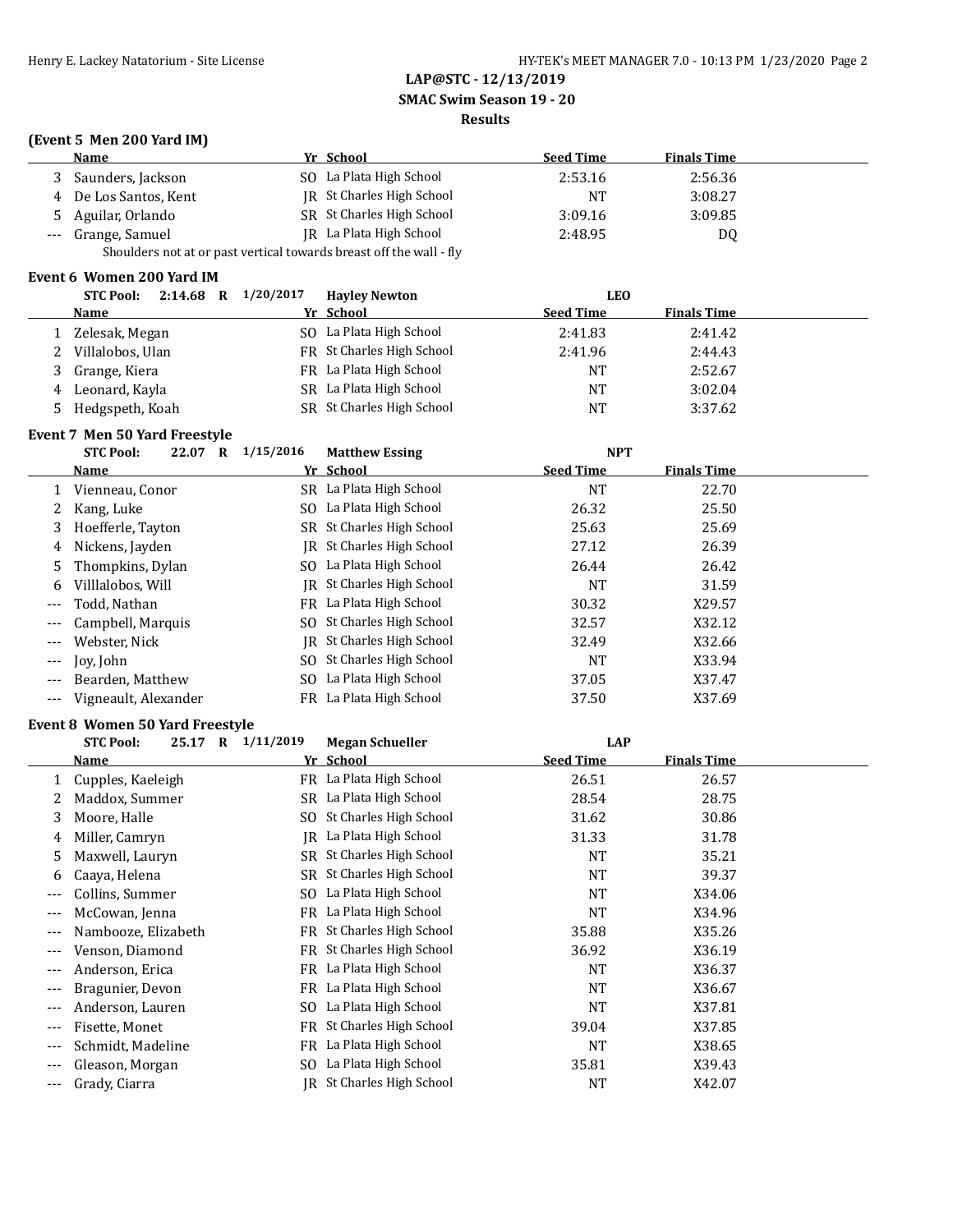**SMAC Swim Season 19 - 20**

#### **Results**

## **(Event 8 Women 50 Yard Freestyle)**

|   | Name                                    |    | Yr School                        | <b>Seed Time</b> | <b>Finals Time</b> |  |
|---|-----------------------------------------|----|----------------------------------|------------------|--------------------|--|
|   | Hakim, Zoe                              |    | FR St Charles High School        | <b>NT</b>        | X43.17             |  |
|   | <b>Event 11 Men 100 Yard Butterfly</b>  |    |                                  |                  |                    |  |
|   | <b>STC Pool:</b><br>54.60 R 1/13/2017   |    | <b>Alec Bacon</b>                | <b>LEO</b>       |                    |  |
|   | Name                                    |    | Yr School                        | <b>Seed Time</b> | <b>Finals Time</b> |  |
|   | 1 Kang, Luke                            |    | SO La Plata High School          | 1:06.90          | 1:06.32            |  |
| 2 | Grange, Samuel                          |    | JR La Plata High School          | 1:17.39          | 1:11.18            |  |
| 3 | Aguilar, Orlando                        |    | SR St Charles High School        | 1:17.80          | 1:18.67            |  |
| 4 | Parham, Michael                         |    | JR St Charles High School        | <b>NT</b>        | 1:20.14            |  |
| 5 | De Los Santos, Kent                     |    | <b>IR</b> St Charles High School | <b>NT</b>        | 1:39.16            |  |
|   | Event 12 Women 100 Yard Butterfly       |    |                                  |                  |                    |  |
|   | 1:00.67 R 1/20/2017<br><b>STC Pool:</b> |    | <b>Laurel Gallaudet</b>          | <b>NOC</b>       |                    |  |
|   | <b>Name</b>                             |    | Yr School                        | <b>Seed Time</b> | <b>Finals Time</b> |  |
| 1 | French, Emma                            |    | SO La Plata High School          | 1:08.99          | 1:08.61            |  |
| 2 | Thompson, Morgan                        |    | JR La Plata High School          | 1:09.73          | 1:16.00            |  |
| 3 | Villalobos, Ulan                        |    | FR St Charles High School        | <b>NT</b>        | 1:21.45            |  |
| 4 | LaBarbera, Sarah                        |    | SR La Plata High School          | 1:21.75          | 1:21.91            |  |
| 5 | Hemsley, Ariahna                        | IR | St Charles High School           | 1:50.59          | 1:47.54            |  |
| 6 | Hedgspeth, Koah                         |    | SR St Charles High School        | 2:09.19          | 1:57.05            |  |
|   | Event 13 Men 100 Yard Freestyle         |    |                                  |                  |                    |  |
|   | <b>STC Pool:</b><br>49.30 R 1/15/2016   |    | <b>Matthew Essing</b>            | <b>NPT</b>       |                    |  |
|   | Name                                    |    | Yr School                        | <b>Seed Time</b> | <b>Finals Time</b> |  |
|   | 1 Vienneau, Conor                       |    | SR La Plata High School          | <b>NT</b>        | 50.80              |  |
| 2 | Thompkins, Dylan                        |    | SO La Plata High School          | 57.16            | 59.19              |  |
| 3 | Smith, Jared                            |    | SR St Charles High School        | 59.64            | 59.55              |  |
| 4 | Irby, Mikael                            |    | JR St Charles High School        | 1:13.62          | 1:15.84            |  |
|   | Andujar, Josael                         |    | JR St Charles High School        | <b>NT</b>        | 1:16.69            |  |
| 6 | Vigneault, Alexander                    |    | FR La Plata High School          | <b>NT</b>        | 1:32.50            |  |
|   | Event 14 Women 100 Yard Freestyle       |    |                                  |                  |                    |  |
|   | <b>STC Pool:</b><br>55.99 R 1/10/2018   |    | <b>Nathalie LaFontant</b>        | <b>NPT</b>       |                    |  |
|   | Name                                    |    | Yr School                        | <b>Seed Time</b> | <b>Finals Time</b> |  |
|   | 1 Schueller, Megan                      |    | SR La Plata High School          | 1:00.84          | 58.47              |  |
| 2 | Maddox, Summer                          |    | SR La Plata High School          | 1:05.83          | 1:04.98            |  |
| 3 | Parks, Marissa                          |    | <b>IR</b> St Charles High School | 1:15.05          | 1:16.28            |  |
| 4 | Grange, Kayla                           |    | SO La Plata High School          | 1:21.74          | 1:23.91            |  |
| 5 | Heflin, Amir                            |    | SR St Charles High School        | <b>NT</b>        | 1:24.88            |  |
|   | 6 Hakim, Zoe                            |    | FR St Charles High School        | 1:38.19          | 1:39.49            |  |
|   | Event 15 Men 500 Yard Freestyle         |    |                                  |                  |                    |  |
|   | 4:55.68 R 1/25/2019<br><b>STC Pool:</b> |    | <b>Connor Currie</b>             | <b>HUN</b>       |                    |  |
|   | Name                                    |    | Yr School                        | <b>Seed Time</b> | <b>Finals Time</b> |  |
| 1 | Romero, Matthew                         |    | JR La Plata High School          | 6:23.04          | 6:17.87            |  |
| 2 | Bard, John                              |    | SO La Plata High School          | NT               | 7:04.36            |  |
| 3 | Rios, Dominic                           |    | JR St Charles High School        | NT               | 7:11.47            |  |
| 4 | Villlalobos, Will                       |    | IR St Charles High School        | 8:08.35          | 8:48.36            |  |
|   |                                         |    |                                  |                  |                    |  |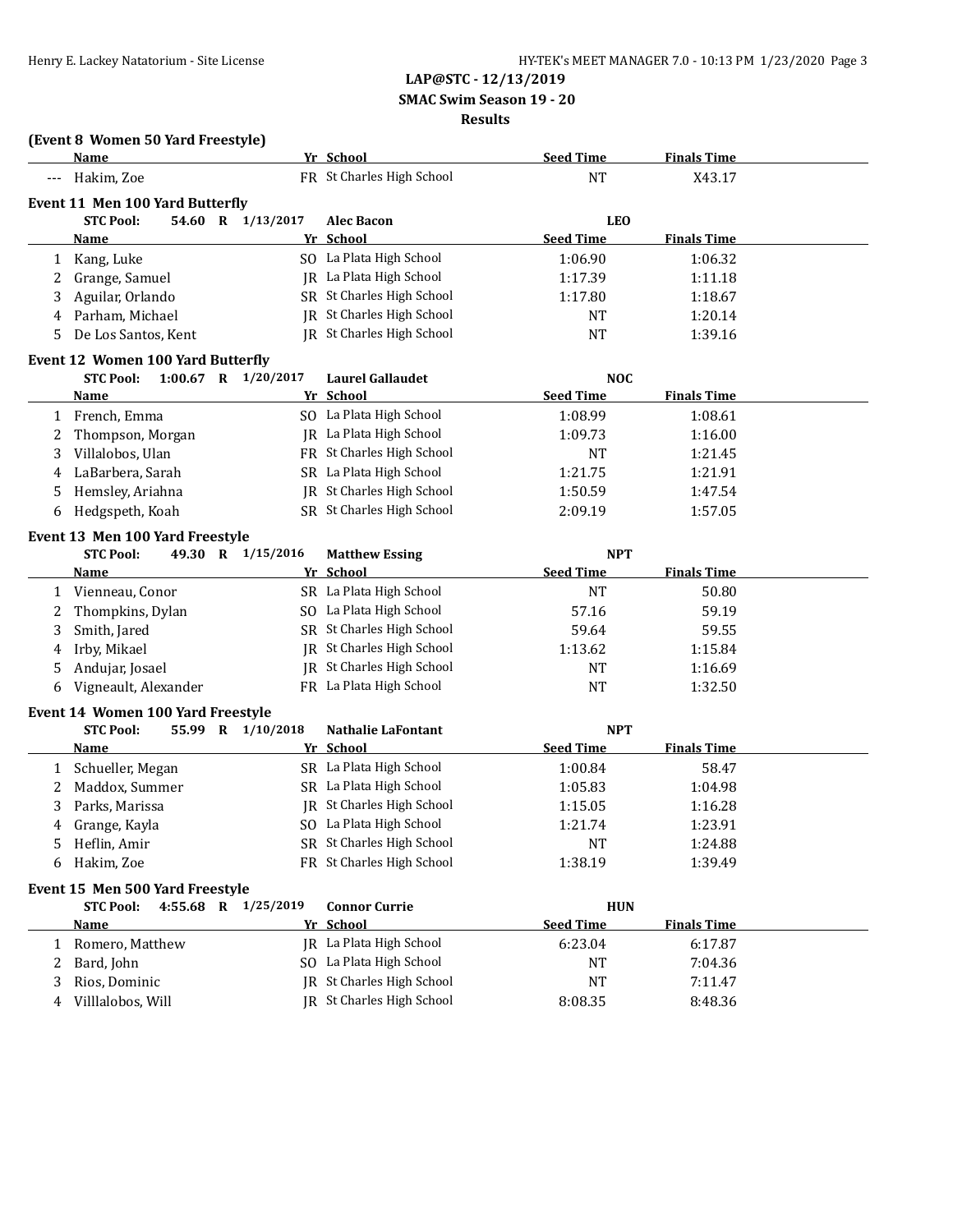### **LAP@STC - 12/13/2019 SMAC Swim Season 19 - 20**

#### **Results**

### **Event 16 Women 500 Yard Freestyle**

|    | 5:30.94<br><b>STC Pool:</b><br>$\bf{R}$ | 2/4/2019<br><b>Nyah Hartwell</b> |                           | <b>NOC</b>       |                    |
|----|-----------------------------------------|----------------------------------|---------------------------|------------------|--------------------|
|    | <b>Name</b>                             | Yr School                        |                           | <b>Seed Time</b> | <b>Finals Time</b> |
|    | Leonard, Kayla                          | SR La Plata High School          |                           | 7:03.32          | 6:58.04            |
|    | Grange, Kiera                           | FR La Plata High School          |                           | <b>NT</b>        | 7:00.76            |
| 3. | Hayes, Riley                            | IR La Plata High School          |                           | 7:48.73          | 7:31.35            |
| 4  | McKenney, Lianna                        |                                  | SR St Charles High School | 8:05.55          | 8:13.03            |
| 5. | Maxwell, Lauryn                         |                                  | SR St Charles High School | <b>NT</b>        | 9:23.04            |

#### **Event 17 Men 200 Yard Freestyle Relay STC Pool: 1:35.69 R 1/27/2017 La Plata High School LAP**

|   | M Bowlin, O Melendez, L Vienneau, C Vienneau |                        |                       |                       |  |  |  |  |  |  |
|---|----------------------------------------------|------------------------|-----------------------|-----------------------|--|--|--|--|--|--|
|   | Team                                         | Relav                  | <b>Seed Time</b>      | <b>Finals Time</b>    |  |  |  |  |  |  |
|   | La Plata High School                         | A                      | 1:37.00               | 1:38.25               |  |  |  |  |  |  |
|   | 1) Schueller, Kristopher SR                  | 2) Thompkins, Dylan SO | 3) Kang, Luke SO      | 4) Vienneau, Conor SR |  |  |  |  |  |  |
| 2 | St Charles High School                       | A                      | 1:42.86               | 1:47.78               |  |  |  |  |  |  |
|   | 1) Hoefferle, Tayton SR                      | 2) Parham, Michael JR  | 3) Irby, Mikael JR    | 4) Smith, Jared SR    |  |  |  |  |  |  |
| 3 | La Plata High School                         | В                      | NT                    | 1:53.64               |  |  |  |  |  |  |
|   | 1) Romero, Matthew JR                        | 2) Todd, Nathan FR     | 3) Valentine, Eric SO | 4) Grange, Samuel JR  |  |  |  |  |  |  |
| 4 | St Charles High School                       | B                      | NT                    | 2:06.77               |  |  |  |  |  |  |
|   | 1) De Los Santos, Kent JR                    | 2) Webster, Nick JR    | 3) Joy, John SO       | 4) Marion, Brandon JR |  |  |  |  |  |  |

#### **Event 18 Women 200 Yard Freestyle Relay**

 $\overline{a}$ 

**STC Pool: 1:47.39 R 1/25/2017 North Point High School NPT**

|    | C Arquero, C Essing, M Rivenburg, N LaFontant |                         |                         |                        |  |  |  |  |  |
|----|-----------------------------------------------|-------------------------|-------------------------|------------------------|--|--|--|--|--|
|    | Team                                          | Relav                   | <b>Seed Time</b>        | <b>Finals Time</b>     |  |  |  |  |  |
|    | 1 La Plata High School                        | A                       | 1:48.19                 | 1:50.51                |  |  |  |  |  |
|    | 1) Thompson, Morgan JR                        | 2) French, Emma SO      | 3) Maddox, Summer SR    | 4) Schueller, Megan SR |  |  |  |  |  |
|    | 2 La Plata High School                        | B                       | NT                      | 2:01.91                |  |  |  |  |  |
|    | 1) Zelesak, Megan SO                          | 2) LaBarbera, Sarah SR  | 3) Chamberlain, Kate JR | 4) Miller, Camryn JR   |  |  |  |  |  |
| 3  | St Charles High School                        | A                       | 2:09.02                 | 2:08.07                |  |  |  |  |  |
|    | 1) Moore, Halle SO                            | 2) Parks, Marissa JR    | 3) Hinton, Delaney FR   | 4) Villalobos, Ulan FR |  |  |  |  |  |
| 4  | St Charles High School                        | В                       | <b>NT</b>               | 2:27.46                |  |  |  |  |  |
|    | 1) Heflin, Amir SR                            | 2) Hemsley, Ariahna JR  | 3) Caaya, Helena SR     | 4) Hedgspeth, Koah SR  |  |  |  |  |  |
| 5. | La Plata High School                          |                         | <b>NT</b>               | 2:29.17                |  |  |  |  |  |
|    | 1) Anderson, Lauren SO                        | 2) Hamilton, Kurstyn JR | 3) Bragunier, Devon FR  | 4) Taylor, Taylynn FR  |  |  |  |  |  |
| 6  | St Charles High School                        | U                       | NT                      | 2:43.31                |  |  |  |  |  |
|    | 1) Venson, Diamond FR                         | 2) Fisette, Monet FR    | 3) Hakim, Zoe FR        | 4) Grady, Ciarra JR    |  |  |  |  |  |

## **Event 19 Men 100 Yard Backstroke**

|                                    | <b>STC Pool:</b><br>56.50           | R | 1/16/2019 | <b>Ben Voelker</b>      | <b>CAL</b>       |                    |  |  |
|------------------------------------|-------------------------------------|---|-----------|-------------------------|------------------|--------------------|--|--|
|                                    | <b>Name</b>                         |   |           | Yr School               | <b>Seed Time</b> | <b>Finals Time</b> |  |  |
|                                    | 1 Carroll-Tanner, Khoury            |   | SO.       | St Charles High School  | 1:15.87          | 1:17.35            |  |  |
|                                    | Saunders, Jackson                   |   | SO.       | La Plata High School    | <b>NT</b>        | 1:21.57            |  |  |
| 3                                  | Bard, John                          |   |           | SO La Plata High School | 1:22.72          | 1:22.37            |  |  |
| 4                                  | Rios, Dominic                       |   | IR        | St Charles High School  | 1:31.65          | 1:30.15            |  |  |
| 5.                                 | LaBarbera, David                    |   |           | SR La Plata High School | 1:48.00          | 1:38.60            |  |  |
| $---$                              | Webster, Nick                       |   | IR        | St Charles High School  | <b>NT</b>        | DQ                 |  |  |
|                                    | Walking on or springing from bottom |   |           |                         |                  |                    |  |  |
| Event 20 Women 100 Yard Backstroke |                                     |   |           |                         |                  |                    |  |  |
|                                    | <b>STC Pool:</b><br>1:02.27         | R | 1/29/2018 | <b>Maddie Frick</b>     | <b>HUN</b>       |                    |  |  |
|                                    | <b>Name</b>                         |   |           | Yr School               | <b>Seed Time</b> | <b>Finals Time</b> |  |  |
|                                    | Thompson, Morgan                    |   |           | IR La Plata High School | NT               | 1:18.62            |  |  |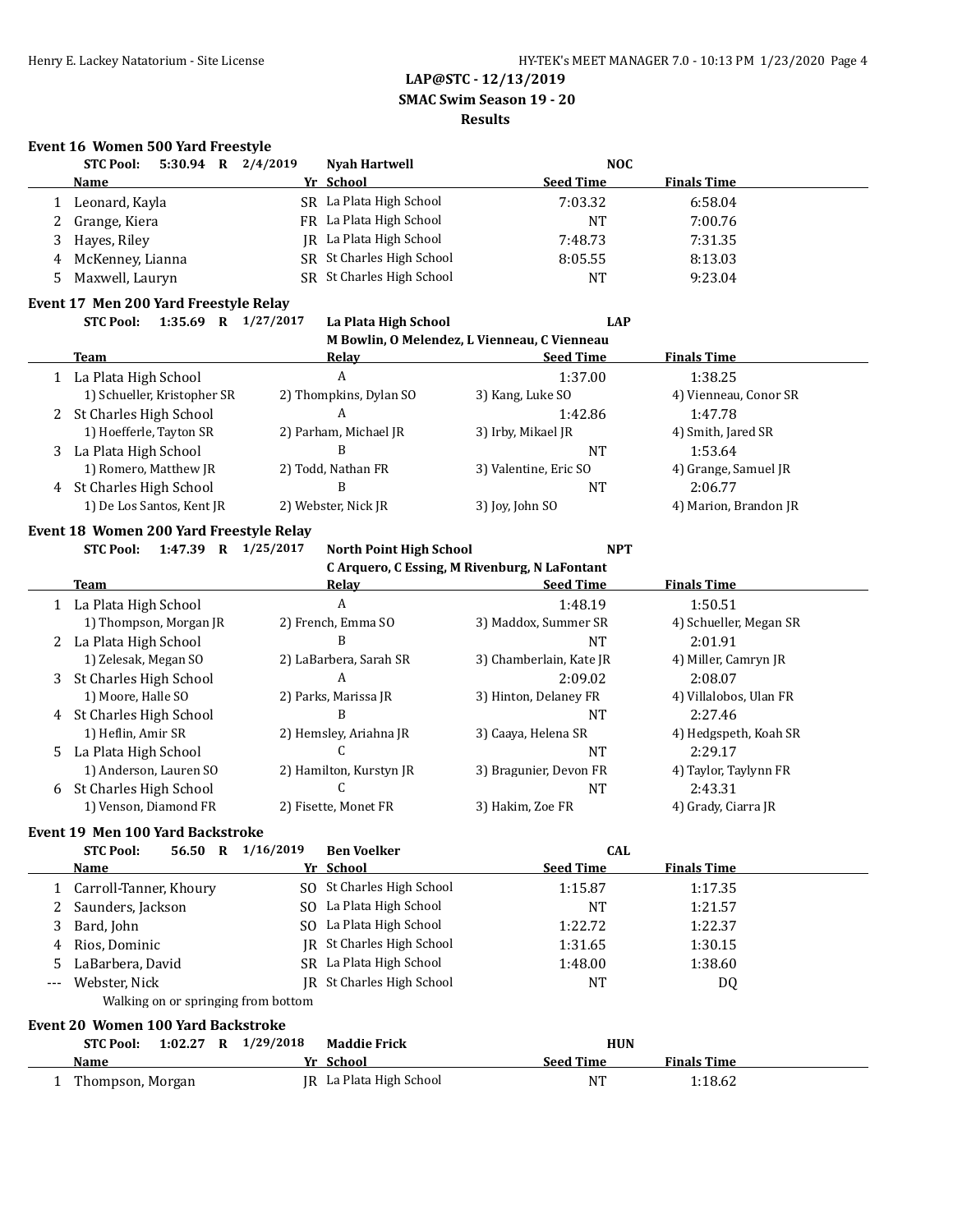**SMAC Swim Season 19 - 20**

# **Results**

| (Event 20 Women 100 Yard Backstroke) |           |
|--------------------------------------|-----------|
| Name                                 | Yr School |

|     | <u>Name</u>                                                                             |  | Yr School                               | <b>Seed Time</b>                                | <b>Finals Time</b>     |  |
|-----|-----------------------------------------------------------------------------------------|--|-----------------------------------------|-------------------------------------------------|------------------------|--|
| 2   | Anderson, Megan                                                                         |  | SO La Plata High School                 | <b>NT</b>                                       | 1:27.55                |  |
| 3   | Moore, Halle                                                                            |  | SO St Charles High School               | 1:30.97                                         | 1:28.72                |  |
| 4   | Tonnessen, Emily                                                                        |  | FR La Plata High School                 | <b>NT</b>                                       | 1:31.90                |  |
| 5   | Hinton, Delaney                                                                         |  | FR St Charles High School               | 1:34.80                                         | 1:34.89                |  |
| 6   | Nambooze, Elizabeth                                                                     |  | FR St Charles High School               | 1:47.89                                         | 1:45.36                |  |
|     |                                                                                         |  |                                         |                                                 |                        |  |
|     | <b>Event 21 Men 100 Yard Breaststroke</b>                                               |  |                                         |                                                 |                        |  |
|     | <b>STC Pool:</b><br>1:02.38 R 1/11/2019                                                 |  | <b>Kristopher Schueller</b>             | <b>LAP</b>                                      |                        |  |
|     | Name                                                                                    |  | Yr School                               | <b>Seed Time</b>                                | <b>Finals Time</b>     |  |
| 1   | Schueller, Kristopher                                                                   |  | SR La Plata High School                 | 1:00.78                                         | 1:00.88R               |  |
| 2   | Hoefferle, Tayton                                                                       |  | SR St Charles High School               | 1:15.97                                         | 1:18.26                |  |
| 3   | Valentine, Eric                                                                         |  | SO La Plata High School                 | NT                                              | 1:24.04                |  |
| 4   | Gulley, Garrett                                                                         |  | SR St Charles High School               | 1:29.09                                         | 1:30.94                |  |
| --- | Marion, Brandon<br>Downward butterfly kick                                              |  | <b>IR</b> St Charles High School        | <b>NT</b>                                       | DQ                     |  |
|     | Todd, Nathan                                                                            |  | FR La Plata High School                 | <b>NT</b>                                       | <b>NS</b>              |  |
|     | Event 22 Women 100 Yard Breaststroke                                                    |  |                                         |                                                 |                        |  |
|     | <b>STC Pool:</b><br>1:10.18 R $1/20/2017$                                               |  | <b>Kelly Moton</b>                      | <b>NOC</b>                                      |                        |  |
|     | <u>Name</u>                                                                             |  | Yr School                               | <b>Seed Time</b>                                | <b>Finals Time</b>     |  |
| 1   | Cupples, Kaeleigh                                                                       |  | FR La Plata High School                 | <b>NT</b>                                       | 1:12.96                |  |
| 2   | Miller, Camryn                                                                          |  | <b>IR</b> La Plata High School          | 1:26.37                                         | 1:29.10                |  |
| 3   | Simmonds, Natesa                                                                        |  | FR St Charles High School               | 1:41.84                                         | 1:44.11                |  |
|     | Heflin, Amir                                                                            |  | SR St Charles High School               | 1:50.48                                         | 1:50.12                |  |
| 4   |                                                                                         |  | SO La Plata High School                 |                                                 |                        |  |
| --- | Zelesak, Megan                                                                          |  |                                         | 1:19.40                                         | <b>NS</b>              |  |
|     | Event 23 Men 400 Yard Freestyle Relay                                                   |  |                                         |                                                 |                        |  |
|     | <b>STC Pool:</b><br>3:28.75 R 1/15/2016<br><b>Leonardtown High School</b><br><b>LEO</b> |  |                                         |                                                 |                        |  |
|     |                                                                                         |  | D Pinno, B Carrigg, H Race III, A Bacon |                                                 |                        |  |
|     | <b>Team</b>                                                                             |  | Relay                                   | <b>Seed Time</b>                                | <b>Finals Time</b>     |  |
|     | 1 St Charles High School                                                                |  | A                                       | 4:30.20                                         | 4:20.25                |  |
|     | 1) Parham, Michael JR                                                                   |  | 2) Carroll-Tanner, Khoury SO            | 3) Aguilar, Orlando SR                          | 4) Smith, Jared SR     |  |
| 2   | La Plata High School                                                                    |  | A                                       | 4:14.10                                         | 4:26.58                |  |
|     | 1) Saunders, Jackson SO                                                                 |  | 2) Grange, Samuel JR                    | 3) Romero, Matthew JR                           | 4) Bard, John SO       |  |
| 3   | St Charles High School                                                                  |  | B                                       | <b>NT</b>                                       | 5:16.46                |  |
|     | 1) Gulley, Garrett SR                                                                   |  | 2) Rios, Dominic JR                     | 3) Villlalobos, Will JR                         | 4) Irby, Mikael JR     |  |
| 4   | La Plata High School                                                                    |  | B                                       | <b>NT</b>                                       | 5:45.85                |  |
|     | 1) Bearden, Matthew SO                                                                  |  | 2) Vigneault, Alexander FR              | 3) Valentine, Eric SO                           | 4) LaBarbera, David SR |  |
|     | St Charles High School<br>Early take-off swimmer #3                                     |  | C                                       | <b>NT</b>                                       | DQ                     |  |
|     | 1) Andujar, Josael JR                                                                   |  | 2) Campbell, Marquis SO                 | 3) Joy, John SO                                 | 4) Webster, Nick JR    |  |
|     | Event 24 Women 400 Yard Freestyle Relay                                                 |  |                                         |                                                 |                        |  |
|     | <b>STC Pool:</b><br>3:51.18 R 1/13/2017                                                 |  | <b>North Point High School</b>          | <b>NPT</b>                                      |                        |  |
|     |                                                                                         |  |                                         | C Arquero, K McMillen, M Rivenburg, N LaFontant |                        |  |
|     | <b>Team</b>                                                                             |  | Relay                                   | <b>Seed Time</b>                                | <b>Finals Time</b>     |  |
|     | 1 La Plata High School                                                                  |  | A                                       | 4:25.98                                         | 4:41.97                |  |
|     | 1) French, Emma SO                                                                      |  | 2) LaBarbera, Sarah SR                  | 3) Chamberlain, Kate JR                         | 4) Leonard, Kayla SR   |  |
|     | 2 La Plata High School                                                                  |  | B                                       | <b>NT</b>                                       | 5:12.96                |  |
|     | 1) Grange, Kiera FR                                                                     |  | 2) Anderson, Megan SO                   | 3) Tonnessen, Emily FR                          | 4) Bragunier, Devon FR |  |
| 3   | St Charles High School                                                                  |  | A                                       | 5:26.84                                         | 5:19.76                |  |
|     | 1) Parks, Marissa JR                                                                    |  | 2) McKenney, Lianna SR                  | 3) Hedgspeth, Koah SR                           | 4) Simmonds, Natesa FR |  |
|     |                                                                                         |  |                                         |                                                 |                        |  |